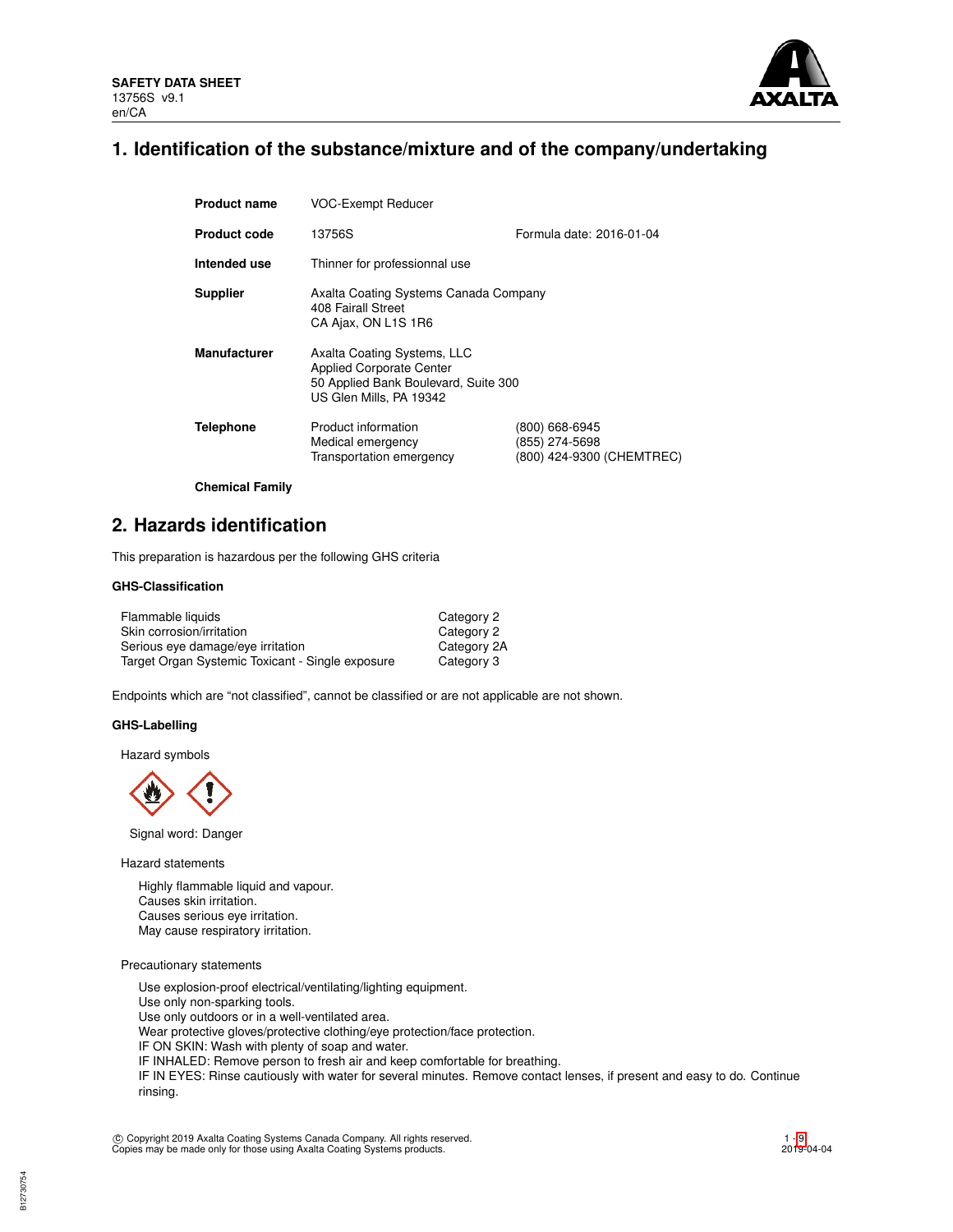

Specific treatment (see supplemental first aid instructions on this label). If skin irritation occurs: Get medical advice/ attention. If eye irritation persists: Get medical advice/ attention. Store in a well-ventilated place. Keep container tightly closed. Store locked up. Dispose of contents/container in accordance with local regulations. Keep away from heat, hot surfaces, sparks, open flames and other ignition sources. No smoking. Ground and bond container and receiving equipment. Take action to prevent static discharges. Avoid breathing dust/ fume/ gas/ mist/ vapours/ spray. IF ON SKIN (or hair): Take off immediately all contaminated clothing. Rinse skin with water or shower. IF exposed or concerned: Call a POISON CENTER/doctor. Take off immediately all contaminated clothing and wash it before reuse.

#### **Other hazards which do not result in classification**

Intentional misuse by deliberately concentrating and inhaling the contents may be harmful or fatal.

**The following percentage of the mixture consists of ingredient(s) with unknown acute toxicity:**  $0 %$ 

## **3. Composition/information on ingredients**

mixture of solvents

## **Components**

| CAS-No. | Chemical name            | Concentration |
|---------|--------------------------|---------------|
| 98-56-6 | 4-chlorobenzotrifluoride | $80 - 100\%$  |
| 67-64-1 | Acetone                  | $10 - 30\%$   |

Actual concentration ranges withheld as a trade secret. Non-regulated ingredients 0.0 - 0.1%

## **4. First aid measures**

### **Eye contact**

Remove contact lenses. Irrigate copiously with clean, fresh water for at least 15 minutes, holding the eyelids apart. Seek medical advice.

#### **Skin contact**

Do NOT use solvents or thinners. Take off all contaminated clothing immediately. Wash skin thoroughly with soap and water or use recognized skin cleanser. If skin irritation persists, call a physician.

#### **Inhalation**

Avoid inhalation of vapour or mist. Move to fresh air in case of accidental inhalation of vapours. If breathing is irregular or stopped, administer artificial respiration. If unconscious place in recovery position and seek medical advice. If symptoms persist, call a physician.

#### **Ingestion**

If swallowed, seek medical advice immediately and show this safety data sheet (SDS) or product label. Do NOT induce vomiting. Keep at rest.

#### **Most Important Symptoms/effects, acute and delayed**

## **Inhalation**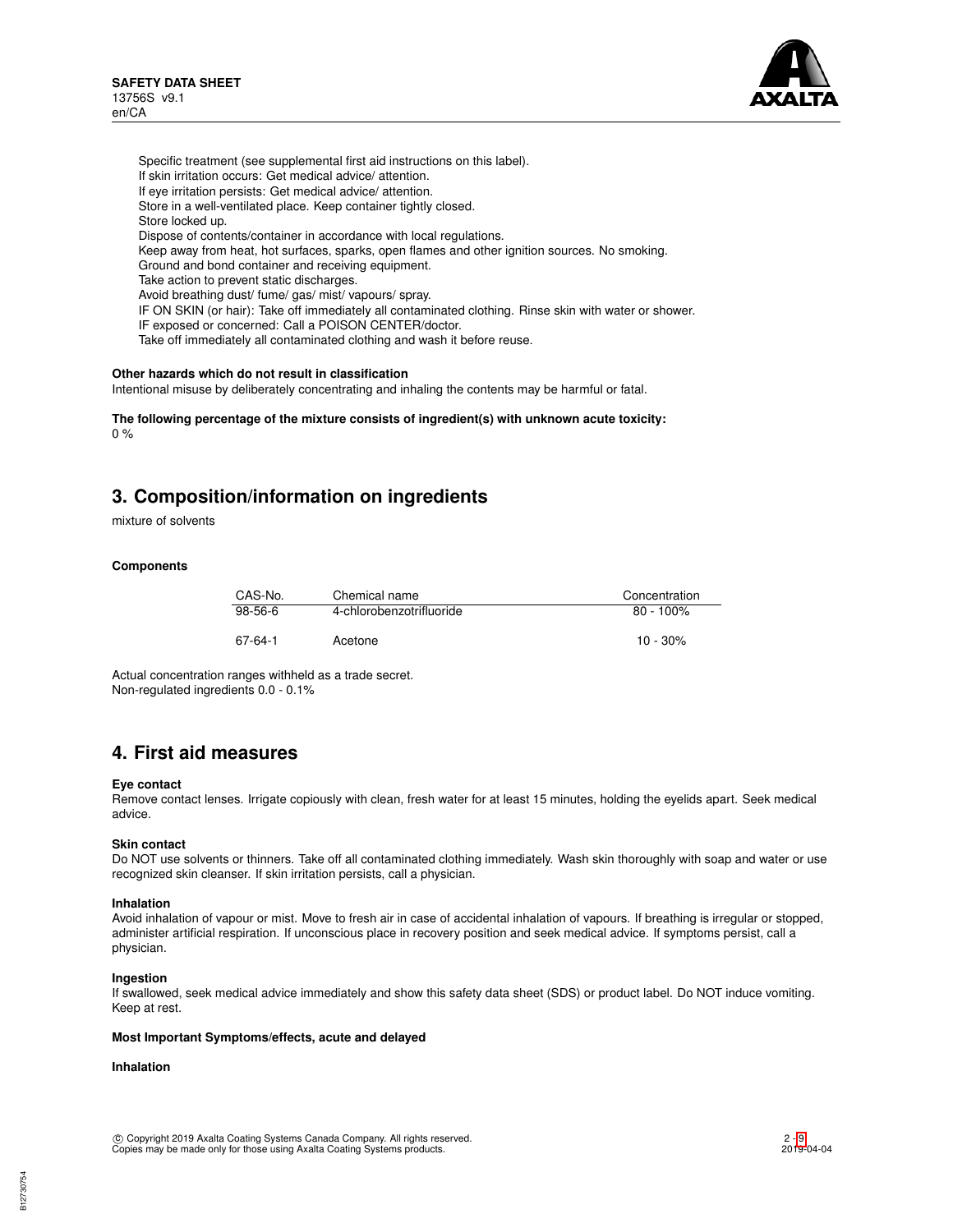

May cause nose and throat irritation. May cause nervous system depression characterized by the following progressive steps: headache, dizziness, nausea, staggering gait, confusion, unconsciousness. Reports have associated repeated and prolonged overexposure to solvents with permanent brain and nervous system damage.

#### **Ingestion**

May result in gastrointestinal distress.

### **Skin or eye contact**

May cause irritation or burning of the eyes. Repeated or prolonged liquid contact may cause skin irritation with discomfort and dermatitis.

#### **Indication of Immediate medical attention and special treatment needed if necessary**

No data available on the product. See section 3 and 11 for hazardous ingredients found in the product.

## **5. Firefighting measures**

#### **Suitable extinguishing media**

Universal aqueous film-forming foam, Carbon dioxide (CO2), Dry chemical

## **Extinguishing media which shall not be used for safety reasons**

High volume water jet

## **Hazardous combustion products**

CO, CO2, smoke, and oxides of any heavy metals that are reported in "Composition, Information on Ingredients" section.

#### **Fire and Explosion Hazards**

Flammable liquid. Vapor/air mixture will burn when an ignition source is present.

#### **Special Protective Equipment and Fire Fighting Procedures**

Full protective flameproof clothing should be worn as appropriate. Wear self-contained breathing apparatus for firefighting if necessary. In the event of fire, cool tanks with water spray. Do not allow run-off from fire fighting to enter public sewer systems or public waterways.

## **6. Accidental release measures**

### **Procedures for cleaning up spills or leaks**

Ventilate area. Remove sources of ignition. Prevent skin and eye contact and breathing of vapor. Wear a properly fitted air-purifying respirator with organic vapor cartridges (NIOSH approved TC-23C), eye protection, gloves and protective clothing. Confine, remove with inert absorbent, and dispose of properly.

#### **Environmental precautions**

Do not let product enter drains. Notify the respective authorities in accordance with local law in the case of contamination of rivers, lakes or waste water systems.

## **7. Handling and storage**

### **Precautions for safe handling**

Observe label precautions. Keep away from heat, sparks, flame, static discharge and other sources of ignition. VAPORS MAY CAUSE FLASH FIRE. Close container after each use. Ground containers when pouring. Do not transfer contents to bottles or unlabeled containers. Wash thoroughly after handling and before eating or smoking. Do not store above 49 °C (120 °F). If material is a coating: do not sand, flame cut, braze or weld dry coating without a NIOSH approved air purifying respirator with particulate filters or appropriate ventilation , and gloves. Combustible dust clouds may be created where operations produce fine material (dust). Avoid formation of significant deposits of material as they may become airborne and form combustible dust clouds. Build up of fine material should be cleaned using gentle sweeping or vacuuming in accordance with best practices. Cleaning methods (e.g. compressed air) which can generate potentially combustible dust clouds should not be used. During baking at temperatures above 400℃, small amounts of hydrogen fluoride can be evolved; these amounts increase as temperatures increase. Hydrogen fluoride vapours are very toxic and cause skin and eye irritation. Above 430℃ an explosive reaction may occur if finely divided fluorocarbon comes into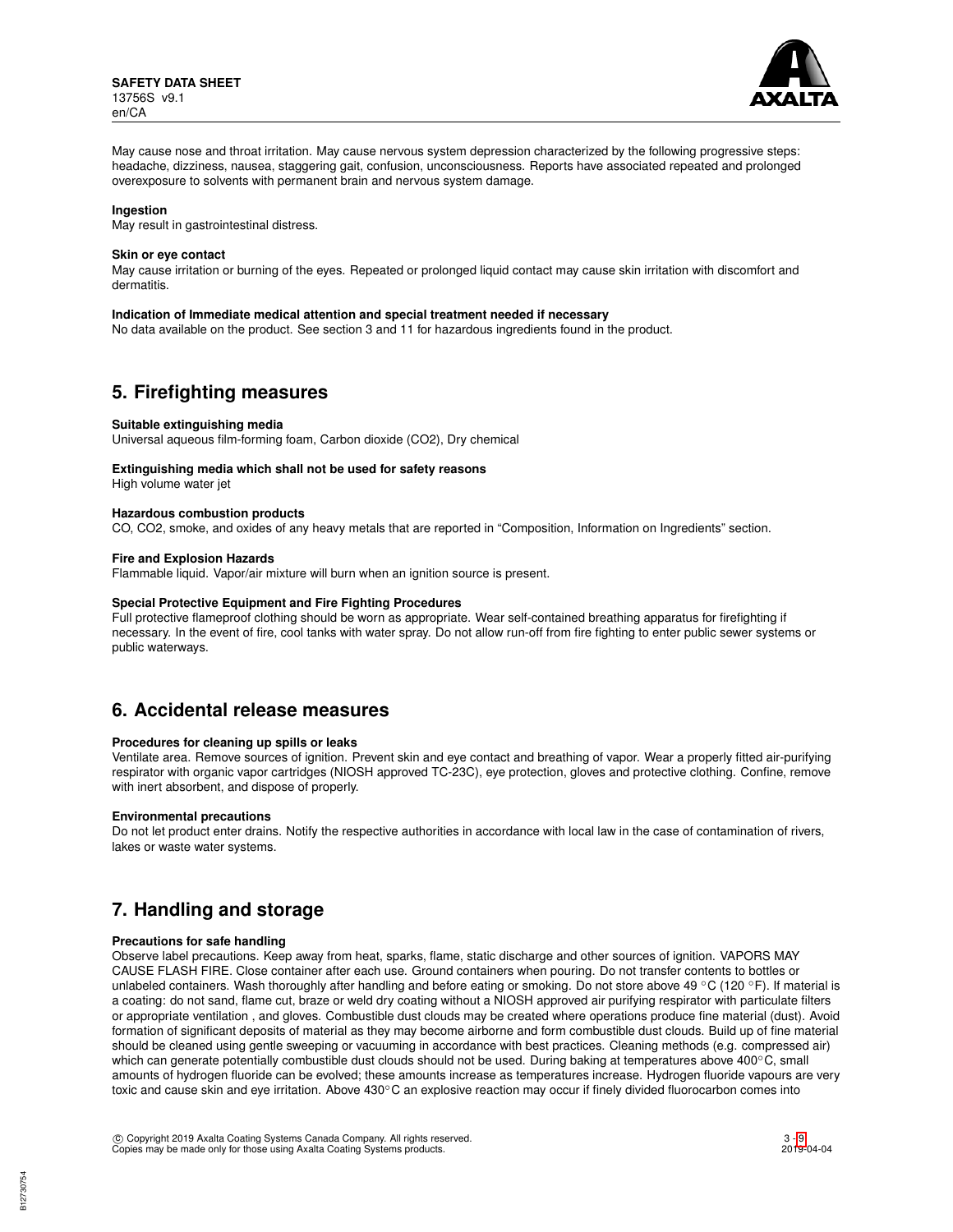

contact with metal powder (aluminium or magnesium). Operations such as grinding, buffing or grit blasting may generate such mixtures. Avoid any dust buildup with fluorocarbons and metal mixtures.

## **Advice on protection against fire and explosion**

Solvent vapours are heavier than air and may spread along floors. Vapors may form explosive mixtures with air and will burn when an ignition source is present. Always keep in containers of same material as the original one. Never use pressure to empty container: container is not a pressure vessel. The accumulation of contaminated rags may result in spontaneous combustion. Good housekeeping standards and regular safe removal of waste materials will minimize the risks of spontaneous combustion and other fire hazards.

#### **Storage**

#### **Requirements for storage areas and containers**

Observe label precautions. Store in a dry, well ventilated place away from sources of heat, ignition and direct sunlight. No smoking. Prevent unauthorized access. Containers which are opened must be carefully resealed and kept upright to prevent leakage.

#### **Advice on common storage**

Store separately from oxidizing agents and strongly alkaline and strongly acidic materials.

## **8. Exposure controls/personal protection**

#### **Engineering controls and work practices**

Provide adequate ventilation.This should be achieved by a good general extraction and -if practically feasible- by the use of a local exhaust ventilation.If these are not sufficient to maintain concentrations of particulates and solvent vapour below the OEL, suitable respiratory protection must be worn.

### **National occupational exposure limits**

| CAS-No. | Chemical name | Source Time  | Tvpe | Value<br>Note |
|---------|---------------|--------------|------|---------------|
| 67-64-1 | Acetone       | ACGIH 15 min | STEL | 750 ppm       |
|         |               | ACGIH 8 hr   | TWA  | $500$ ppm     |
|         |               | OSHA 8 hr    | TWA  | ,000 ppm      |

### **Glossary**

CEIL Ceiling exposure limit STEL Short term exposure limit

TWA Time weighted average

TWAE Time-Weighted Average

## **Protective equipment**

Personal protective equipment should be worn to prevent contact with eyes, skin or clothing.

#### **Respiratory protection**

Do not breathe vapors or mists. Wear a properly fitted air-purifying respirator with organic vapor cartridges (NIOSH approved TC-23C) and particulate filter (NIOSH TC-84A) during application and until all vapors and spray mists are exhausted. In confined spaces, or in situations where continuous spray operations are typical, or if proper air-purifying respirator fit is not possible, wear a positive pressure, supplied-air respirator (NIOSH TC-19C). In all cases, follow respirator manufacturer's directions for respirator use. Do not permit anyone without protection in the painting area.

#### **Eye protection**

Desirable in all industrial situations. Goggles are preferred to prevent eye irritation. If safety glasses are substituted, include splash guard or side shields.

#### **Skin and body protection**

Neoprene gloves and coveralls are recommended.

#### **Hygiene measures**

Wash skin thoroughly with soap and water or use recognized skin cleanser. Do NOT use solvents or thinners.

### **Environmental exposure controls**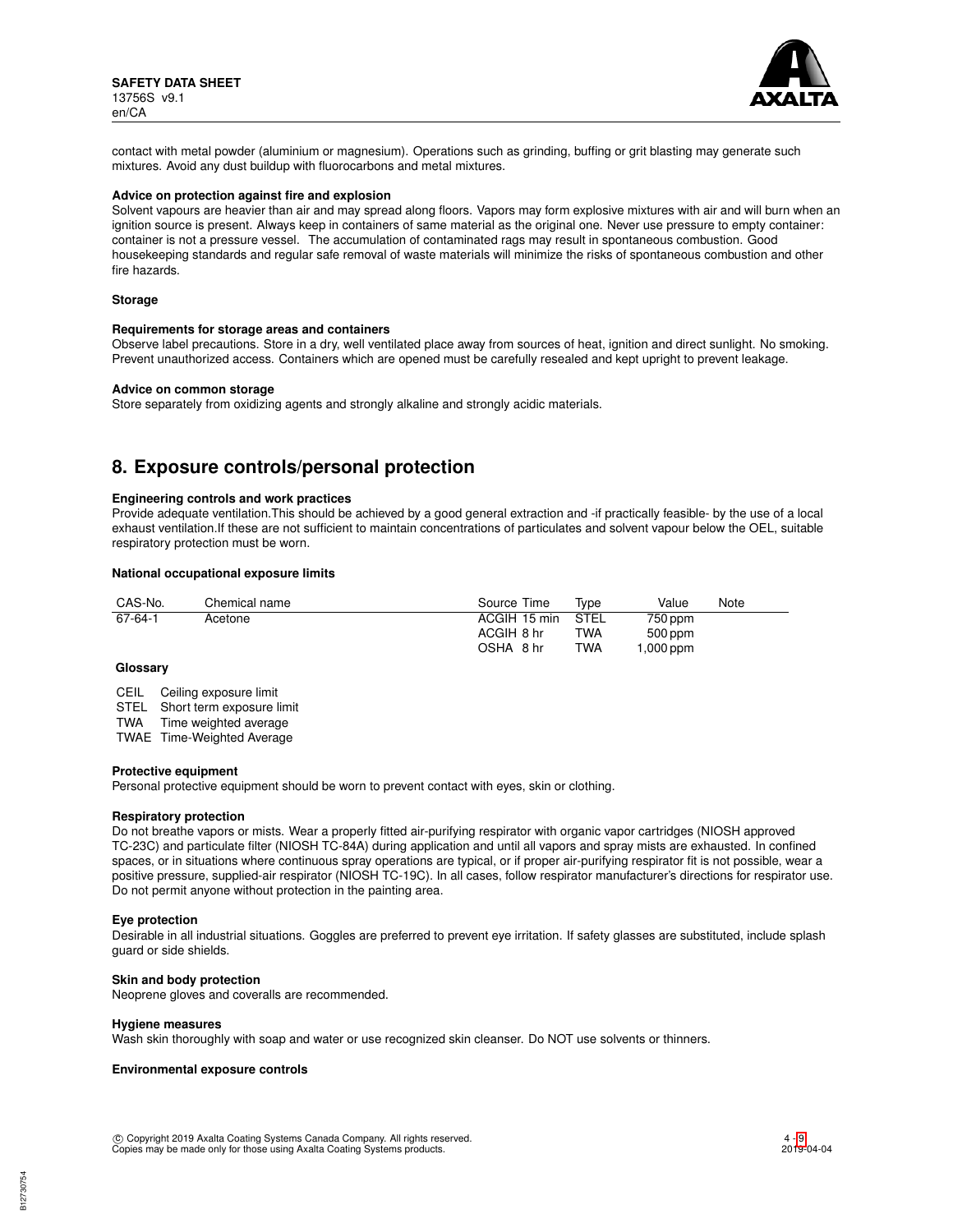Do not let product enter drains.



# **9. Physical and chemical properties**

## **Appearance**

| <b>Form:</b> liquid<br>Colour: clear | <b>Odour:</b> Characteristic Solvent Odor |
|--------------------------------------|-------------------------------------------|
|--------------------------------------|-------------------------------------------|

| Flash point                                    | $10^{\circ}$ C     |                  |
|------------------------------------------------|--------------------|------------------|
| Lower Explosive Limit                          | 0.9%               |                  |
| Upper Explosive Limit                          | 12.8%              |                  |
| Evaporation rate                               | Slower than Ether  |                  |
| Vapor pressure of principal solvent            | 43.0 hPa           |                  |
| Solubility of Solvent In Water                 | appreciable        |                  |
| Vapor density of principal solvent $(Air = 1)$ | 6.24               |                  |
| Approx. Boiling Range                          | $56^{\circ}$ C     |                  |
| Approx. Freezing Range                         | $-95 - -36 °C$     |                  |
| Gallon Weight (lbs/gal)                        | 10.11              |                  |
| <b>Specific Gravity</b>                        | 1.21               |                  |
| Percent Volatile By Volume                     | 100.00%            |                  |
| Percent Volatile By Weight                     | 100.00%            |                  |
| Percent Solids By Volume                       | $0.00\%$           |                  |
| Percent Solids By Weight                       | 0.00%              |                  |
| pH (waterborne systems only)                   | No data available. |                  |
| Partition coefficient: n-octanol/water         | No data available  |                  |
| Ignition temperature                           | 465 °C             | <b>DIN 51794</b> |
| Decomposition temperature                      | Not applicable.    |                  |
| Viscosity (23 $\rm ^{\circ}C)$                 | Not applicable.    | ISO 2431-1993    |
|                                                |                    |                  |

# **10. Stability and reactivity**

## **Stability**

Stable

## **Conditions to avoid**

Stable under recommended storage and handling conditions (see section 7).

## **Materials to avoid**

None reasonably foreseeable.

## **Hazardous decomposition products**

In the event of fire Carbon monoxide, fluorinated hydrocarbons, hydrogen fluoride, nitrogen oxides may be formed.

## **Hazardous Polymerization**

Will not occur.

## **Sensitivity to Static Discharge**

Solvent vapors in air may explode if static grounding and bonding is not used during transfer of this product.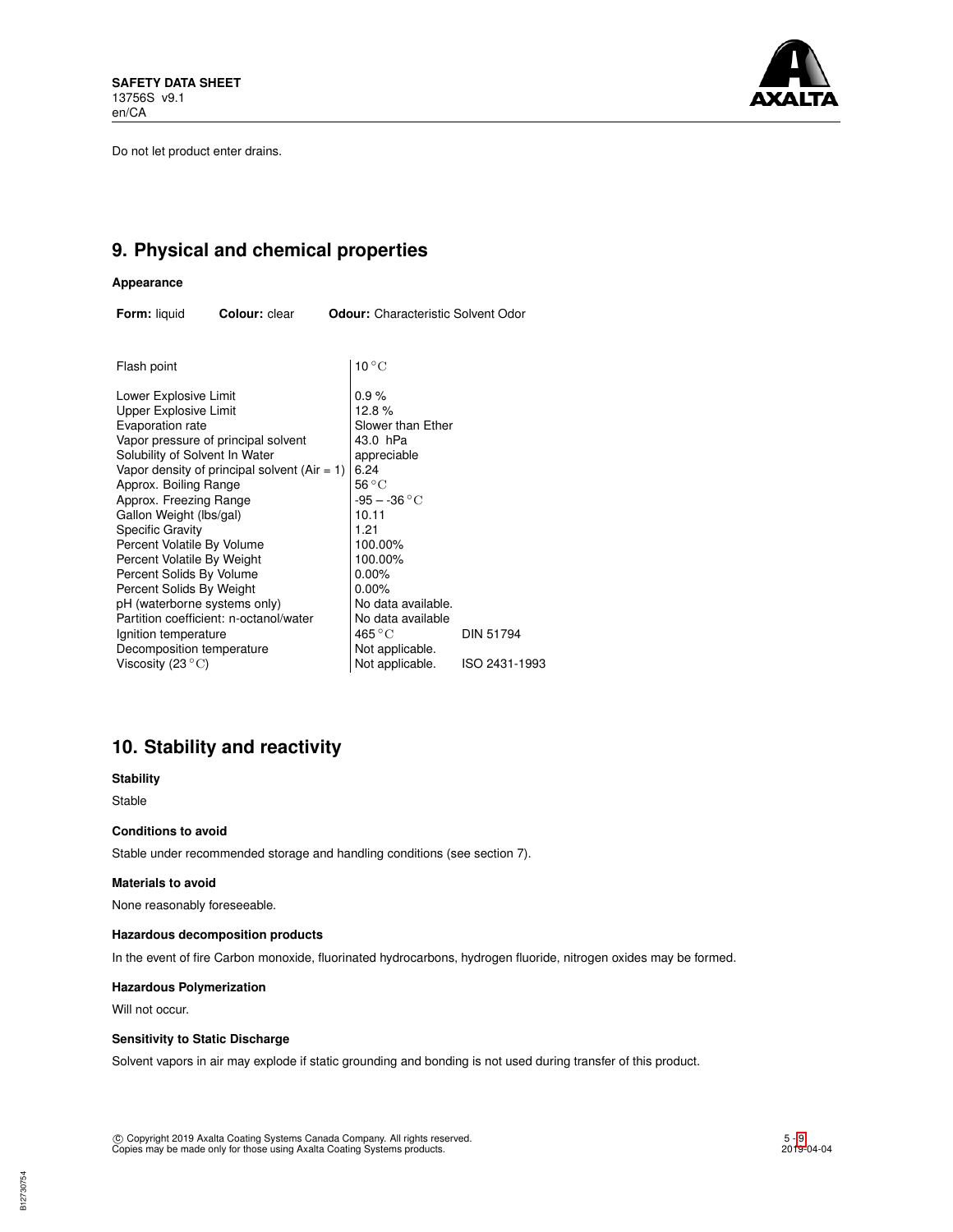

## **Sensitivity to Mechanical Impact**

None known.

# **11. Toxicological information**

## **Information on likely routes of exposure**

#### **Inhalation**

May cause nose and throat irritation. May cause nervous system depression characterized by the following progressive steps: headache, dizziness, nausea, staggering gait, confusion, unconsciousness. Reports have associated repeated and prolonged overexposure to solvents with permanent brain and nervous system damage. The thermal decomposition vapours of fluorinated polymers may cause polymer fume fever with flu-like symptoms in humans, especially when smoking contaminated tobacco.

#### **Ingestion**

May result in gastrointestinal distress.

#### **Skin or eye contact**

May cause irritation or burning of the eyes. Repeated or prolonged liquid contact may cause skin irritation with discomfort and dermatitis.

**Delayed and immediate effects and also chronic effects from short and long term exposure:**

**Acute oral toxicity** not hazardous

**Acute dermal toxicity** not hazardous

**Acute inhalation toxicity** not hazardous

% of unknown composition: 0 %

## **Skin corrosion/irritation**

|                                                                              | 4-chlorobenzotrifluoride Category 2<br>Acetone  | Category 3  |
|------------------------------------------------------------------------------|-------------------------------------------------|-------------|
| Serious eye damage/eye irritation                                            |                                                 |             |
|                                                                              | 4-chlorobenzotrifluoride Category 2A<br>Acetone | Category 2A |
| <b>Respiratory sensitisation</b><br>Not classified according to GHS criteria |                                                 |             |
| <b>Skin sensitisation</b><br>Not classified according to GHS criteria        |                                                 |             |

**Germ cell mutagenicity** not hazardous

**Carcinogenicity** Not classified according to GHS criteria

## **Toxicity for reproduction**

Not classified according to GHS criteria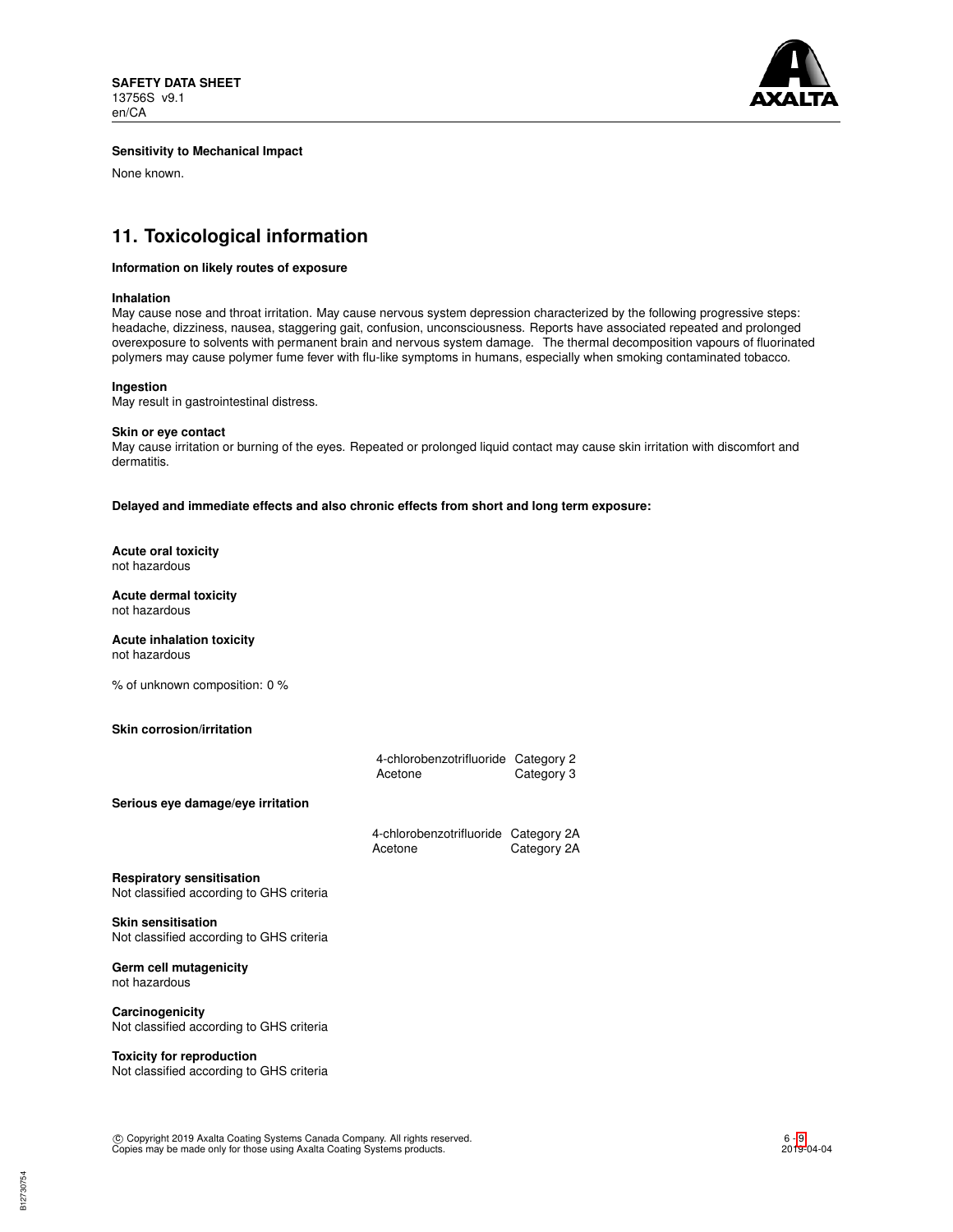**SAFETY DATA SHEET** 13756S v9.1 en/CA



**Target Organ Systemic Toxicant - Single exposure** No data available.

**Target Organ Systemic Toxicant - Repeated exposure** not hazardous

## **Aspiration toxicity**

not hazardous

### **Numerical measures of toxicity (acute toxicity estimation (ATE),etc. )** No information available.

## **Symptoms related to the physical, chemical and toxicological characteristics**

Exposure to component solvents vapours concentration in excess of the stated occupational exposure limit may result in adverse health effect such as mucous membrane and respiratory system irritation and adverse effect on kidney, liver and central nervous system. Symptoms and signs include headache, dizziness, fatigue, muscular weakness, drowsiness and in extreme cases, loss of consciousness. Through skin resorbtion, solvents can cause some of the effects described here. Repeated or prolonged contact with the preparation may cause removal of natural fat from the skin resulting in non-allergic contact dermatitis and absorption through the skin. The liquid splashed in the eyes may cause irritation and reversible damage.

# **12. Ecological information**

There are no data available on the product itself. The product should not be allowed to enter drains or watercourses.

## **13. Disposal considerations**

## **Provincial Waste Classification**

Check appropriate provincial and local waste disposal regulations for proper classifications.

#### **Waste Disposal Method**

Do not allow material to contaminate ground water systems. Incinerate or otherwise dispose of waste material in accordance with Federal, State, Provincial, and local requirements. Do not incinerate in closed containers.

## **14. Transport information**

**International transport regulations**

| <b>IMDG (Sea transport)</b><br>UN number:<br>Proper shipping name:               | 1263<br>PAINT RELATED MATERIAL                                     |
|----------------------------------------------------------------------------------|--------------------------------------------------------------------|
| Hazard Class:<br>Subsidiary Hazard Class:<br>Packing group:<br>Marine Pollutant: | З<br>Not applicable.<br>Ш<br>yes [4-chloro-a,a,a-trifluorotoluene] |
| <b>ICAO/IATA (Air transport)</b><br>UN number:<br>Proper shipping name:          | 1263<br>PAINT RELATED MATERIAL                                     |
| Hazard Class:<br>Subsidiary Hazard Class:<br>Packing group:                      | 3<br>Not applicable.<br>н                                          |
| TDG<br>UN number:<br>Proper shipping name:                                       | 1263<br>PAINT RELATED MATERIAL                                     |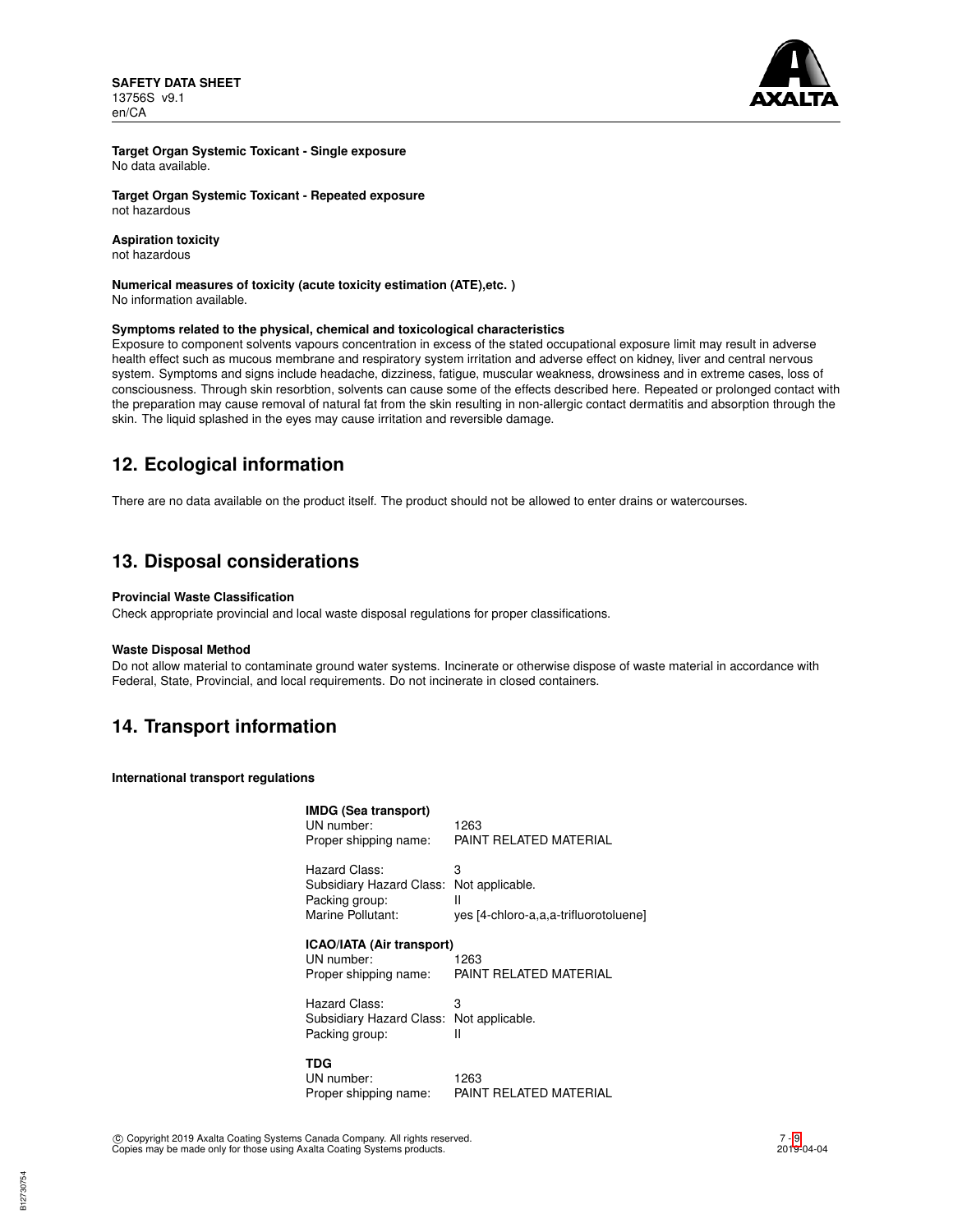

Hazard Class: 3 Subsidiary Hazard Class: Not applicable.<br>Packing group: II Packing group:

## **Matters needing attention for transportation**

Confirm that there is no breakage, corrosion, or leakage from the container before shipping. Be sure to prevent damage to cargo by loading so as to avoid falling, dropping, or collapse. Ship in appropriate containers with denotation of the content in accordance with the relevant statutes and rules.

## **15. Regulatory information**

### **TSCA Status**

In compliance with TSCA Inventory requirements for commercial purposes.

#### **DSL Status**

All components of the mixture are listed on the DSL.

## **Photochemical Reactivity**

Non-photochemically reactive

## **Regulatory information**

| CAS # Ingredient                 |  | 302 TPQ RQ 311/312 | 313 | RQ(lbs) HAP |  |
|----------------------------------|--|--------------------|-----|-------------|--|
| 98-56-6 4-chlorobenzotrifluoride |  | N NR NR C.F.P      | N   | NR N        |  |
| 67-64-1 Acetone                  |  | N NR NR A.C.F      |     | 5.000 N     |  |

## **Key:**

| <b>EPCRA</b>                                            | Emergency Planning and Community Right-to-know Act (aka Title III, SARA)                                                                                                                                                                       |                    |  |
|---------------------------------------------------------|------------------------------------------------------------------------------------------------------------------------------------------------------------------------------------------------------------------------------------------------|--------------------|--|
| 302                                                     | Extremely hazardous substances                                                                                                                                                                                                                 |                    |  |
| $311/312$ Categories $F =$ Fire Hazard                  | $R =$ Reactivity Hazard $C =$ Chronic Hazard<br>$P =$ Pressure Related Hazard                                                                                                                                                                  | $A = Acute$ Hazard |  |
| 313 Information                                         | Section 313 Supplier Notification - The chemicals listed above with<br>a 'Y' in the 313 column are subject to reporting requirements of<br>Section 313 of the Emergency Planning and Community<br>Right-to-Know act of 1986 and of 40 CFR 372. |                    |  |
| <b>CERCLA</b><br>HAP<br><b>TPQ</b><br>RQ.<br>NA.<br>NR. | Comprehensive Emergency Response, Compensation and Liability Act of 1980.<br>Listed as a Clean Air Act Hazardous Air Pollutant.<br>Threshold Planning Quantity.<br><b>Reportable Quantity</b><br>not available<br>not regulated                |                    |  |

## **16. Other information**

HMIS rating H: 2 F: 3 R: 1

Glossary of Terms: